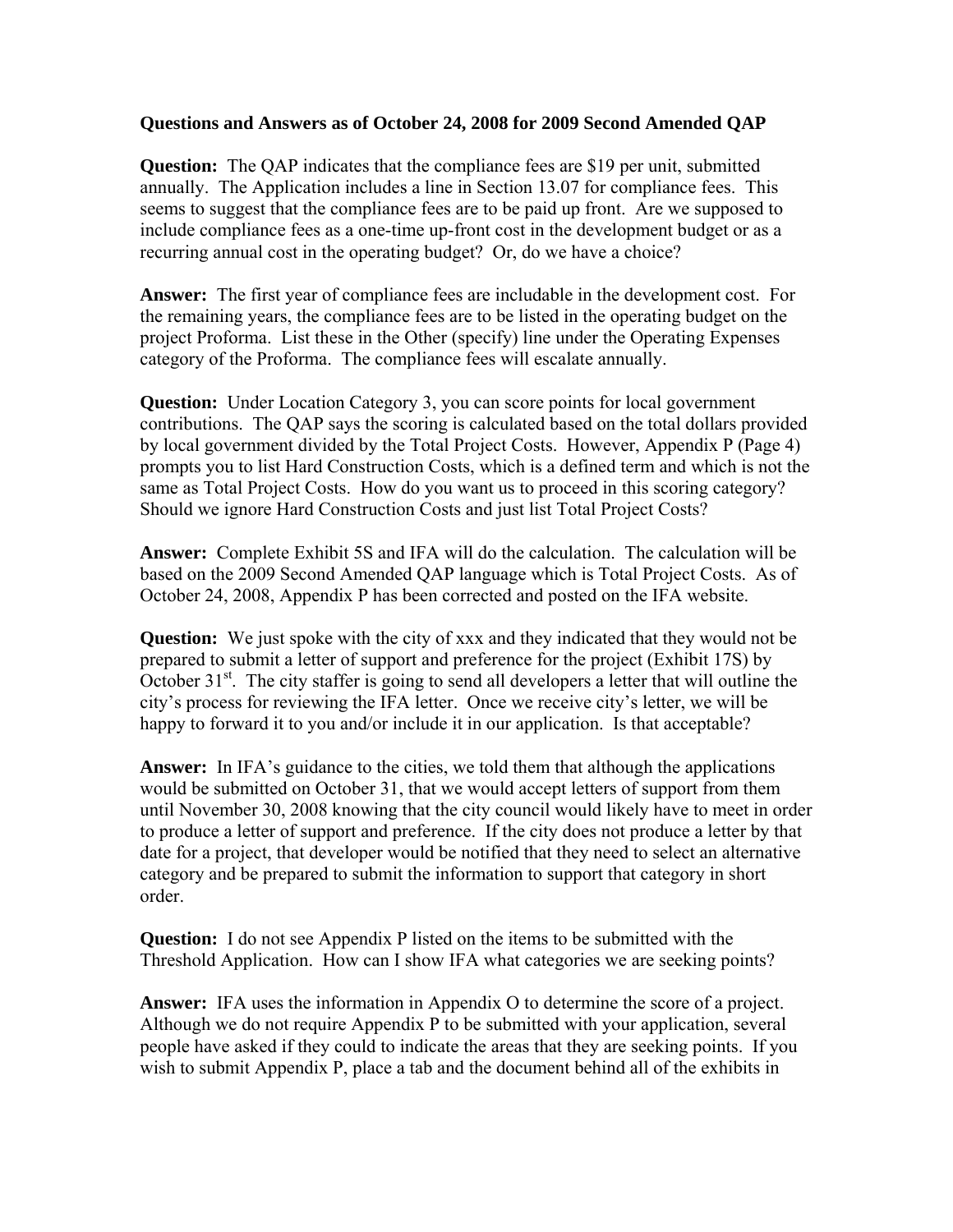your application notebook. We will also accept Appendix L and M if you wish to submit them. Use the same process as described for Appendix P.

**Question:** Under Section 15.01 of the Application there are drop down boxes for the type of loan. What abbreviations should we use for Type of Loan for Section 15.02?

**Answer:** Use the following abbreviations to describe Type of Loan:

B – Bond Financing CDBG – Community Development Block Grant CONV – Conventional Financing FED – Federal Financing/Guarantee HOME – HOME LG – Local Government OE – Owner Equity P – Private TEB – Tax-Exempt Bond Financing Other (must describe)

**Question:** Can you provide the most recent number of approved FEMA applicants by county?

**Answer:** A list of counties and approved applicants, as of October 21, 2008, are provided below:

| <b>County</b>     | # of FEMA approved individual |
|-------------------|-------------------------------|
|                   | assistance applicants         |
| <b>Black Hawk</b> | 4295                          |
| Benton            | 549                           |
| <b>Bremer</b>     | 1242                          |
| <b>Butler</b>     | 1439                          |
| Cerro Gordo       | 1748                          |
| Delaware          | 351                           |
| Des Moines        | 317                           |
| Dubuque           | 386                           |
| Floyd             | 538                           |
| Hancock           | 395                           |
| Hardin            | 401                           |
| Johnson           | 1519                          |
| Linn              | 8994                          |
| Louisa            | 608                           |
| Marshall          | 464                           |
| Montgomery        | 369                           |
| Muscatine         | 398                           |
| Page              | 383                           |
| Polk              | 4335                          |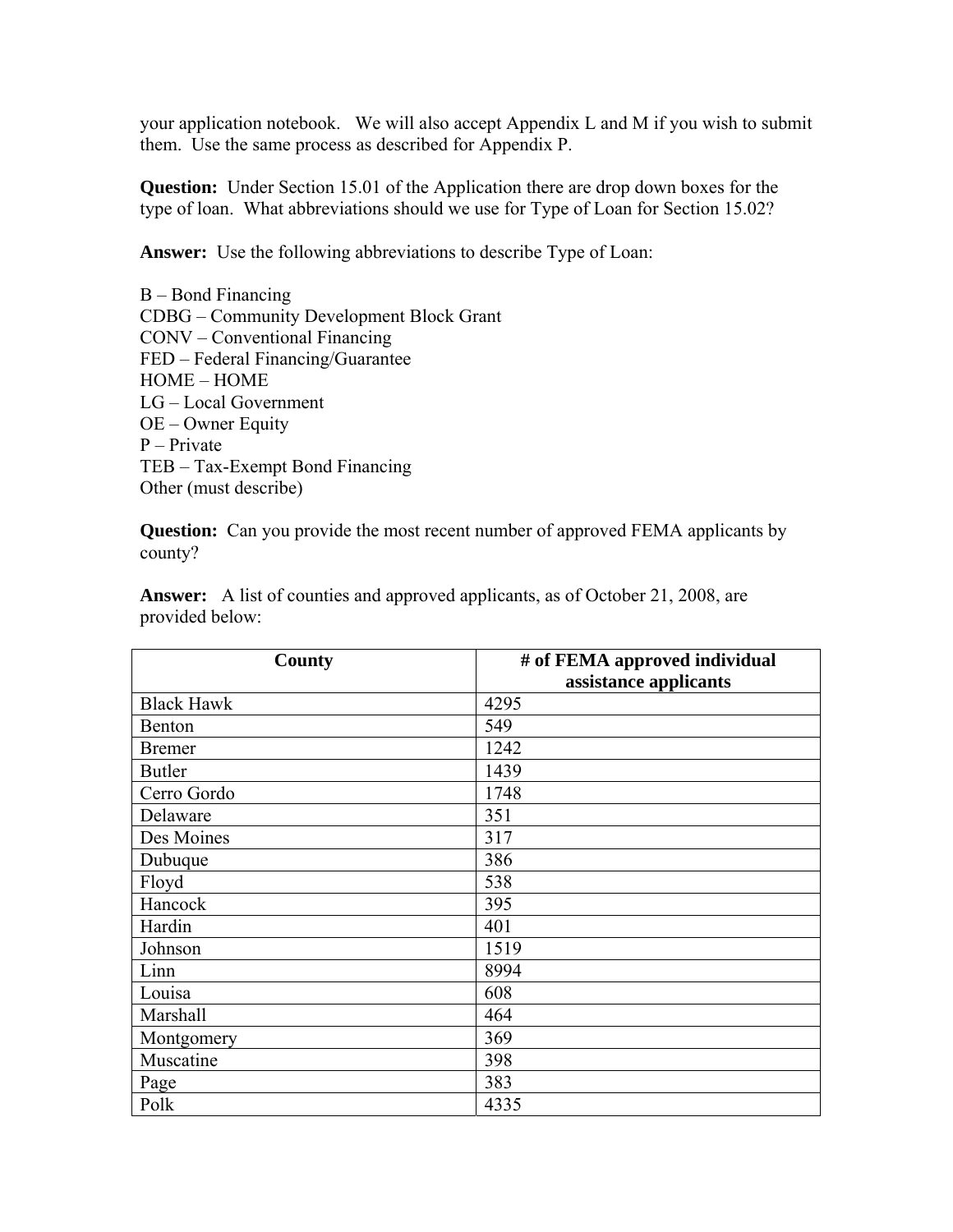| Pottawattamie | 454 |
|---------------|-----|
| Scott         | 692 |
| Union         | 671 |
| Wapello       | 525 |
| Warren        | 454 |
| Webster       | 355 |
| Winneshiek    | 509 |

**Question:** I assume that if we're providing an exercise room for the first phase of project that we cannot count it for the second phase of a project, even though both phases have access to the amenities of the other phase. Is that correct?

**Answer:** Yes. Amenities provided in Phase 1 do not count as points for the Phase 2 application.

**Question:** If we submit a project for 96 units in two sites (it becomes a scattered site) can we implement it in phases? One investor wants to know if the can build one building and then when lease up is acceptable, we can start on the second. If this is acceptable, can we delay our reservation fee until we begin with the second site?

**Answer:** Construction must begin within 18 months and the project must be placed in service within 24 months. The reservation fee is due upon approval by the IFA board. You may certainly submit a phased project but, as you have described, not as a scattered site.

**Question:** We submitted a pre-application for market study, but now with the changes to the QAP, we want to make some changes to the application. How should we proceed? Should we have the market study analyst start to make the changes to our study?

**Answer:** Exhibit 8T (Market Study Change Information) is required for everyone who submitted a Pre-Application. If you are making changes to your project, you will need to provide that information on this form. IFA will forward it to your assigned market study provider and they will update your market study accordingly. *Do not contact the market study provider directly for this.* The market study provider will determine the fee for the updated market study and will bill you directly.

**Question:** We did not submit a pre-application for market study. How do we order a market study now?

**Answer:** You are required to submit Exhibit 9T (Market Study Application with attachments), and the applicable market study fee with your Application.

**Question:** If I had a market study prepared in 2007 for a proposed project that was submitted for the 2008 Competitive LIHTC Round, can this market study just be updated?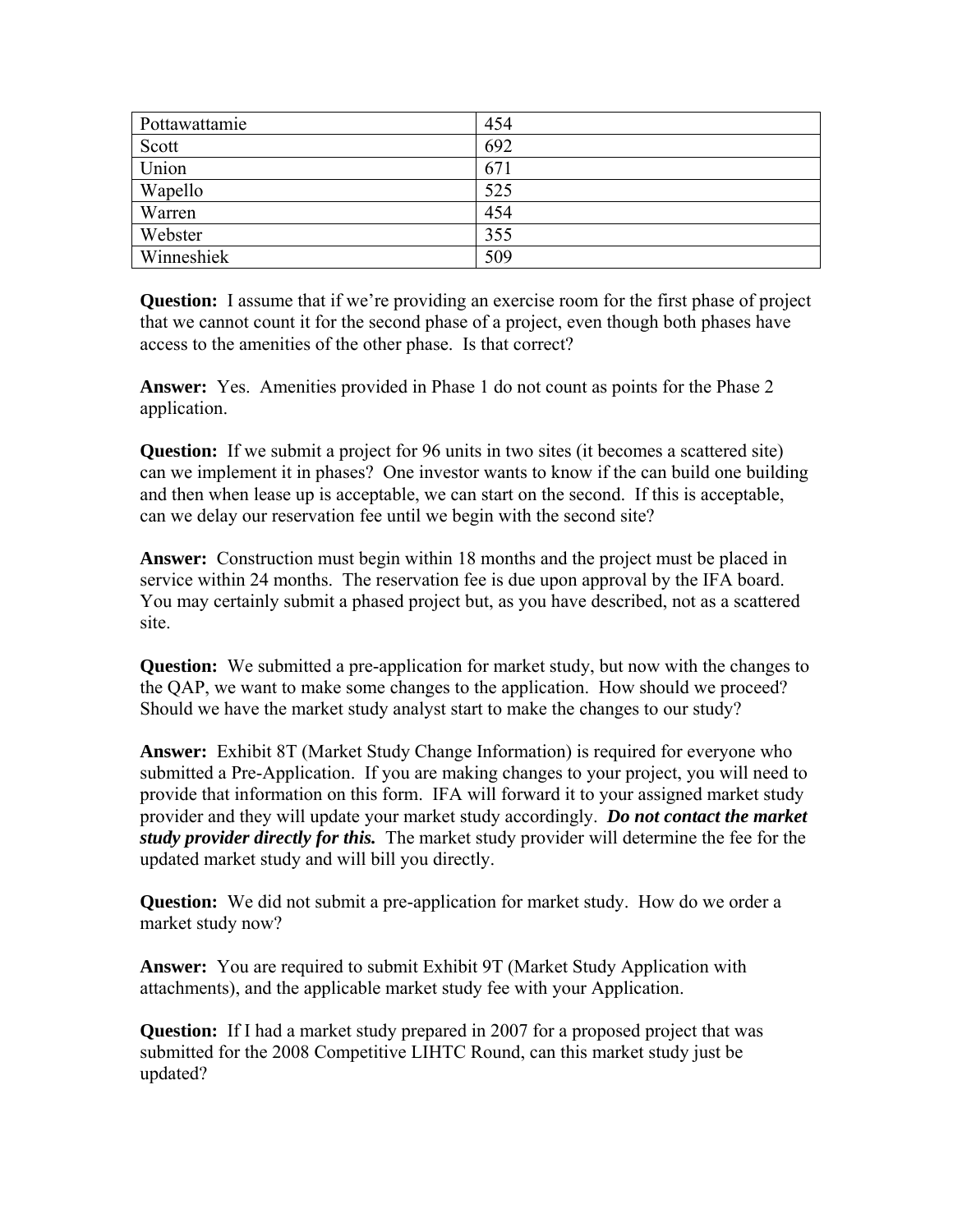**Answer:** If you did not submit a Pre-Application by 9-3-08, and you are requesting an updated market study rather than a new market study:

- You must provide Exhibit 9T (Market Study Application with attachments) with your Application. (You do not need to provide the market study fee.) *Do not contact the market study provider directly.*
- You must provide a letter with the exhibit requesting an updated market study. The letter must include the date the last market study was prepared and the name of the market study provider. *The market study provider must be one of IFA's current market study providers. If the market study was prepared by a market study provider that is not a current provider, an updated market study is not an option as a new market study will be required.*
- The market study provider will determine whether an updated or a new market study is warranted. If an updated study is allowed, the market study provider will determine the fee and bill the Applicant directly for it. If a new market study is needed, IFA will contact the Applicant requesting the applicable fee.

## **Questions and Answers as of September 23, 2008 (answers still apply to 2009 Second Amended QAP)**

**Question:** Our unit mix is exclusively units that would have income restrictions of 30%, 40%, and 50%. Example: There are 5 one-bedroom units with a 30% rent restriction and a 30% income restriction. I'm underwriting a "street rent" of \$235, plus the utility allowance of \$64, yielding a total of \$299, or under the \$301 maximum LIHTC rent. First, that household would need to be at or below 30% income. Second, because of a rental assistance contract with Rural Development, that resident would pay 30% of their income for rent, up to a maximum of \$235 (to stay within the maximum LIHTC rent, adjusted for the utility allowance), and the project-based rental assistance would pay the difference between what the resident pays and the actual \$585 basic rent. If the resident pays \$100, the rental assistance would pay \$485. For these 5 one-bedroom units, the resident would have a 30% income and would pay no more than the 30% LIHTC rent, adjusted for the utility allowance. All of the other units are structured similarly. If all of the units have "street rents" that are below the FMR, adjusted for the utility allowance, and all of the units have income restrictions where the tenants wouldn't pay more than the FMR, adjusted for the utility allowance, then would we also receive 20 points under "Resident Profile Category 5"?

**Answer:** You are not eligible for this category unless the actual rents (subsidy + rent charged to tenant) are at or below HUD Fair Market Rent for the life of the project. Based on the rent amounts that you show above, you are NOT eligible for this scoring category.

**Question:** I was wondering whether a project based Section 8 project was able to claim the points for Rent Reasonableness if all the tenants designated as tax credit low income tenants are paying below the fair market rent for the county of residence? The project based rent may be higher than the fair market rents. QAP Part A, Section 6 Resident Profile: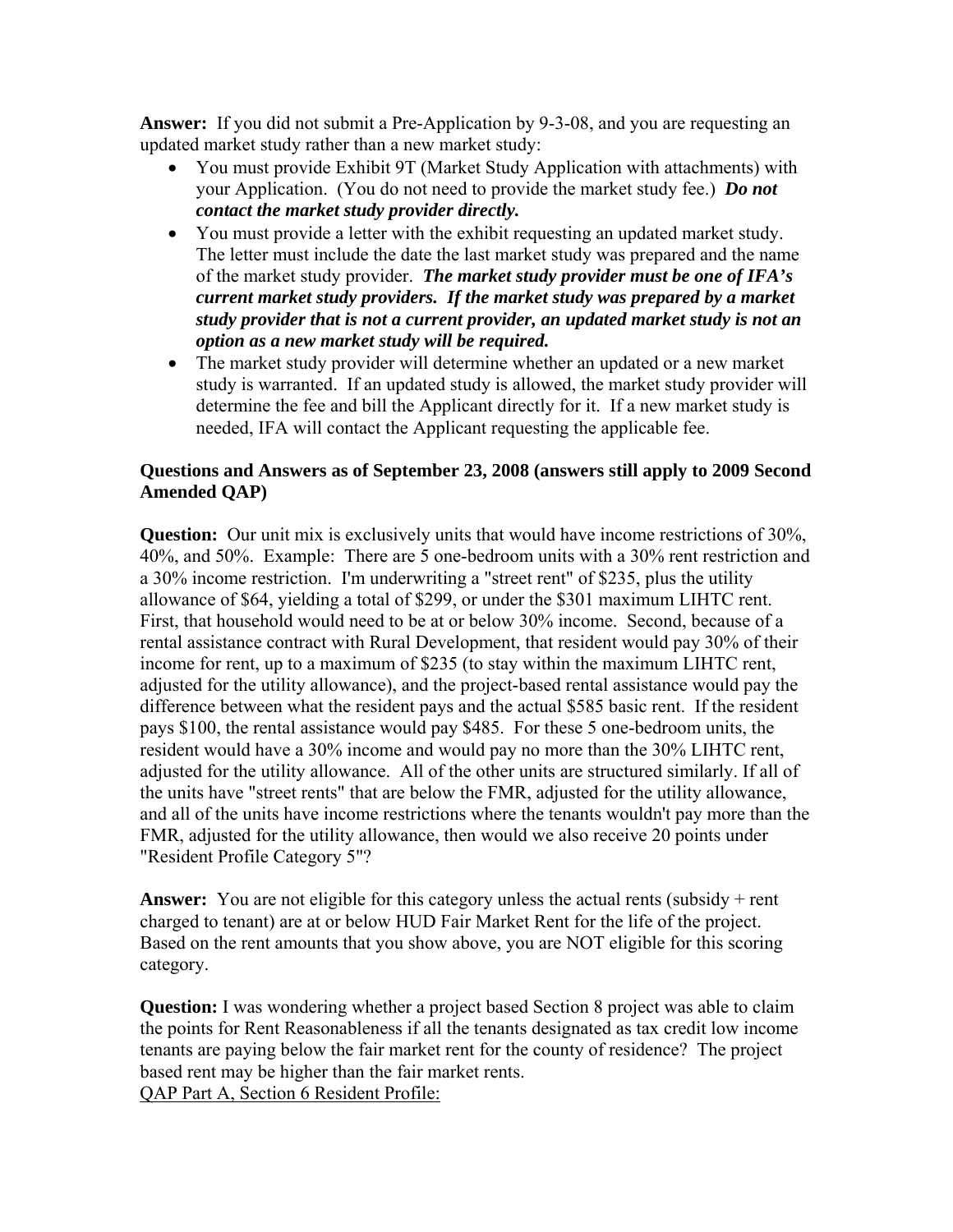Category 5. Rent Reasonableness 20 points

Rents for one hundred percent (100%) of the Low-Income Units are set at or below one hundred percent (100%) of fair market rent for the county of residence, as established annually by HUD.

Answer: You are not eligible for this category unless the actual rents (subsidy + rent charged to tenant) are at or below HUD Fair Market Rent for the life of the project. Points for this category are not awarded based on the amount that the tenant pays.

**Question:** On Appendix L -- IFA Required Threshold and Set-Aside Exhibit Checklist. Exhibit 15T is an executed copy of the Consultant Agreement. Is this the agreement for the energy consultant?

**Answer:** No. There is no requirement to provide a copy of the agreement with the energy consultant. Exhibit 15T is the agreement for the development consultant listed on Line 6.12 of the 2009 LIHTC Threshold Application.

**Question:** We are going through our self-scoring and have a question under Category 1 Market Appeal and Category 4 Construction/Unit Characteristics of Building Characteristics. These categories have a range of points for Health and Wellness Program On-Site, Exterior Construction: Aesthetics and Exterior Construction: Durability. Is there any guidance on what a project needs to do in these categories to get the max points particularly because this project is a rehab project too and this may somewhat limit what we can do?

**Answer:** Exhibit 6S provides guidance on market appeal characteristics, and Exhibit 9S provides guidance on construction/unit characteristics. Both categories provide an array of choices for some categories such as Health and Wellness Program On-Site, Exterior Construction: Aesthetics, and Exterior Construction: Durability. IFA would encourage you to visit with your architect about the cost and viability of any characteristics that you select in either category.

IFA has received comments from developers that some point categories favor projects that are being rehabilitated while others favor new construction. It is IFA's intent that a project's score should reflect those characteristics that are best suited to the long term viability of the project.

**Question:** To score points under "Building Characteristics Category 6", is it acceptable for the building permit to have contingencies? For example, could there be a contingency that the building permit is revoked if the project isn't awarded LIHTCs on March 4th (or some other date, if a delay occurs)?

**Answer:** The building permit must demonstrate that the developer can begin construction immediately following the date of the tax credit reservation.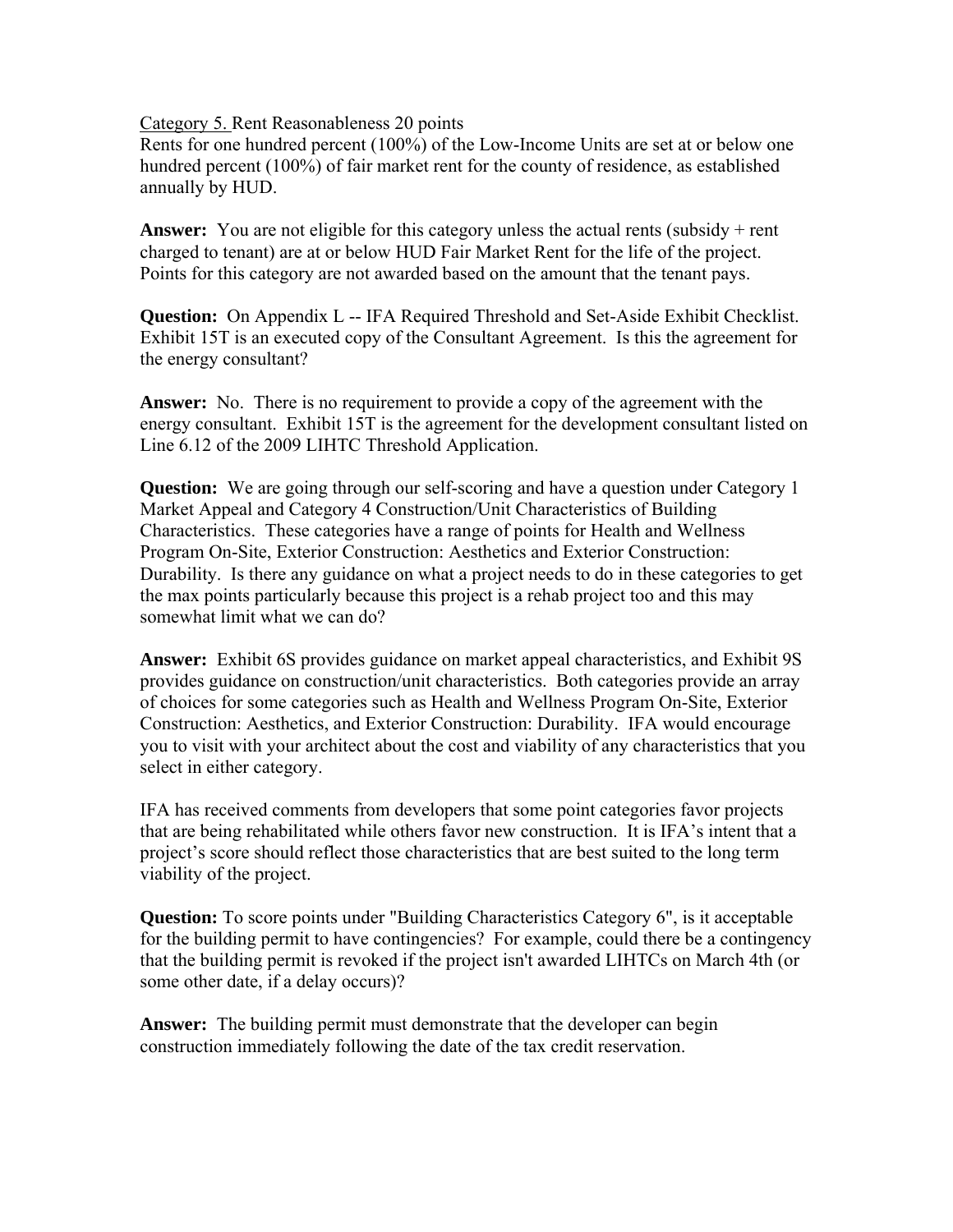**Question:** I have a question regarding the QAP Section 8.8 – Changes in General Partner, Majority Shareholder or Managing Member:

We are anticipating we will submit our application with a co-managing member. However, we are uncertain whether the "co" will be in the final structure. One managing member will stay the same but this "co" may drop out. It is my understanding that as long as we notify IFA and there aren't any issues with the remaining managing member that this would be an allowable change, is that right?

**Answer:** There are two issues of concern with this proposal. First of all, IFA would be wary of this type of arrangement because of the limit on the tax credit cap for a single developer. We would ask the question, "Is this developer seeking to get around the tax credit cap by initially listing a co-developer?" Secondly, IFA has to approve any change in the general partner, majority shareholder, or managing member prior to the change being made. We are unlikely to allow such a change to any of these parties prior to the issuance of Form 8609, with the exception of changes made to complete the syndication of the tax credits. The reason that we do not allow a substitution or removal of the General Partner or Co-General Partner (or the equivalent) is that IFA is evaluating the application based on the ownership as proposed. We expect this same ownership to stay with the project until Form 8609 is issued.

**Question:** For Threshold Items 4T and 5T, does IFA want the actual entities to be set-up now OR can these be the temporary ownership entity (applicant – xxxx Management, Inc.) as per the offer before assignment?

**Answer:** See the 2009 QAP, Section 5, Threshold Requirements. "5.2, Legal Ownership Entity. The Ownership Entity must be formed prior to submission of the Threshold Application. For the purposes of the Application, the Applicant is the Ownership Entity."

**Question:** Exhibit 1SA – does this form need to be filled out if we're going in under general – support services housing? There isn't a box to select general set-aside.

**Answer:** For the tabs marked 1SA through 5SA in the threshold application 3-ring binder, place a sheet that says "not applicable" behind each tab.

**Question:** The Appendix M I'm a little confused by also. It says "If meets threshold, check "Yes". However the "Requirement" than says Yes/No/N/A and it seems like you are supposed to answer yes or no to "New Developer in Iowa?", etc. but if we're NOT a new developer it seems like we should say "no" but per the item "If meets threshold, check "Yes"" I then thought we would check Yes if we're NOT a new developer. Can you clarify this? Hope this makes sense.

**Answer:** First of all, Appendix M is for your use only and does not need to be submitted to IFA as an exhibit. The Developer should answer "Yes" if they are a developer new to Iowa. If you are not a developer new to Iowa, mark "No." If the answer is Yes, then the Applicant shall have met with the LIHTC manager prior to submission of the Threshold Application, which will be confirmed internally with the LIHTC manager.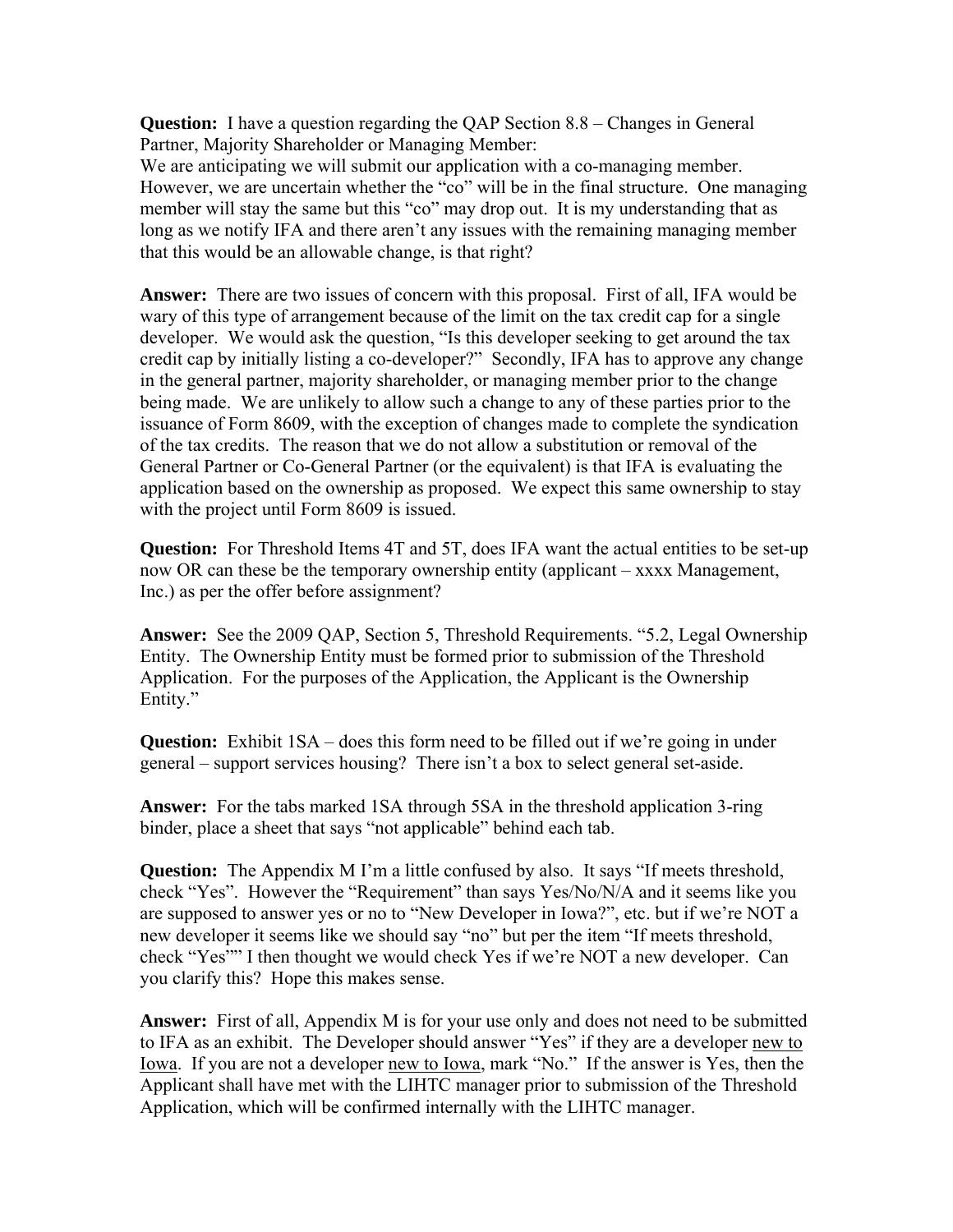**Question:** Also, per the "New Developer in Iowa", we have submitted 4% applications in Iowa but not 9%. Does this mean if we're going under the 9% credit that we would be considered a "New Developer in Iowa"?

**Answer:** You are not a new developer in Iowa if you have submitted an application for 4% or 9% credits to IFA in previous credit rounds.

**Question:** How is the percentage calculated for Scoring category Resident Profile, Category 1: Serves Lowest Income Residents?

**Answer:** # of units at or below  $40\%$  AMGI  $\div$  total number of units in project for which rent is charged (rent-restricted + market rate) =  $\%$  of units

**Question:** How is the percentage calculated for Scoring category Resident Profile, Category 2: Mixed Income Incentive?

**Answer:** # of units for which rent is charged that are market rate  $\div$  total number of units in project for which rent is charged (rent-restricted + market rate) =  $\%$  of units. On-site staff units for which market rate rent is charged must be subtracted from the total  $\#$  of market rate units.

**Question:** How is the percentage calculated for Scoring category Building Characteristics Category 3: Projects that are Subsidized Project-Based Rental Assistance Projects?

**Answer:**  $\#$  of units covered by a project-based rental assistance contract  $\div$  total number of units in project for which rent is charged (rent-restricted + market rate)  $> 50\%$ 

**Question:** Would IFA like Appendix M to be completed and submitted or is it for our own information?

**Answer:** Appendix M and N are for the Applicant's information only and do not need to be submitted with the application as an exhibit. If you wish to submit either, place a tab and the document behind all of the exhibits in your application notebook.

**Question:** Section 5 of Exhibit 1S and Appendix G indicate "No minimum annual contribution has been established for the supportive services line item on the proforma." However, Section 4.7.4 says we must budget for \$150 per Tax Credit unit annually. What would IFA like?

**Answer:** IFA requires at least a \$150 contribution per LIHTC unit annually if the Applicant elects to submit Exhibit 1S for points consideration for Section 6, Resident Profile, Category 4.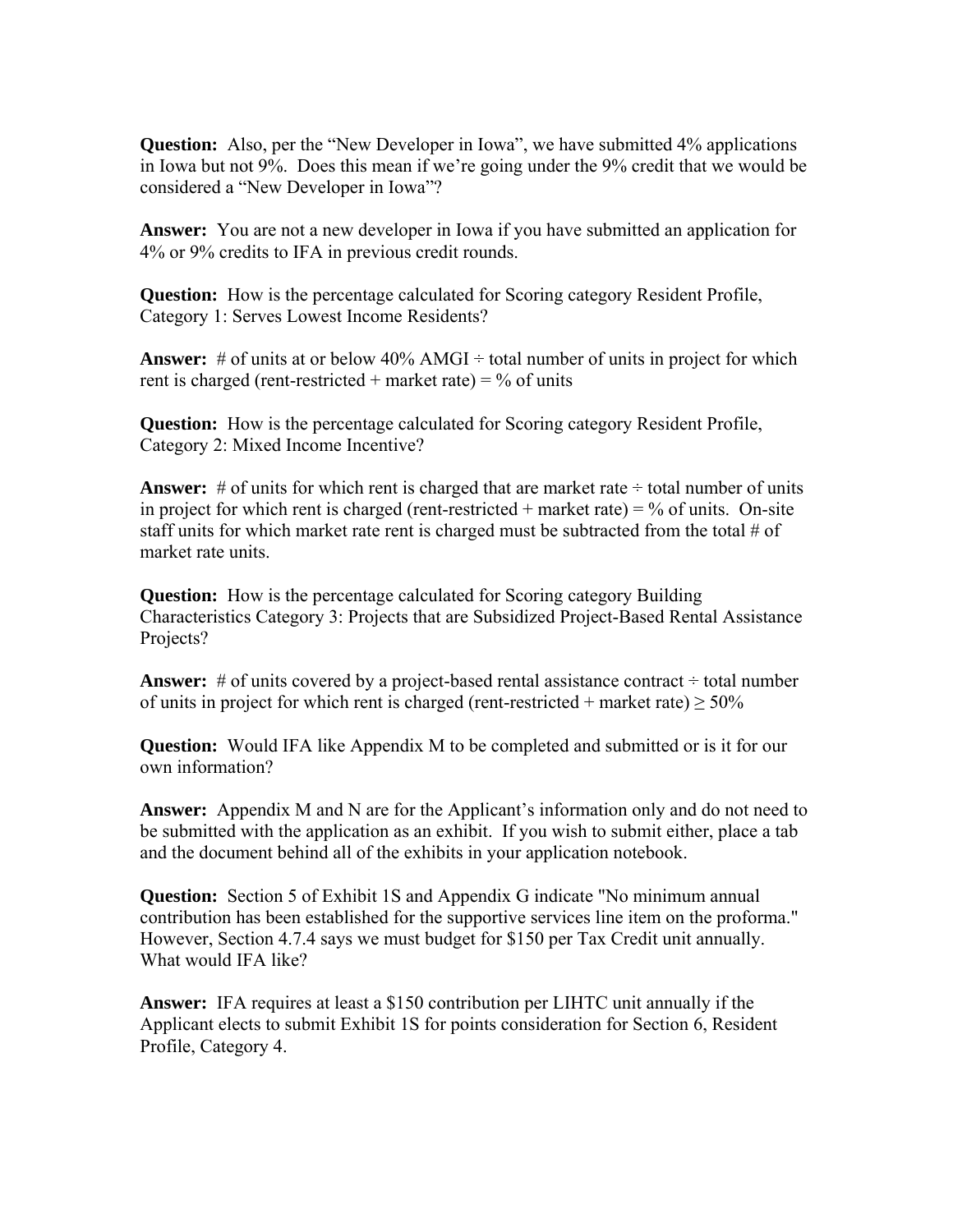**Question:** Appendix 1, Part J discusses Capital Needs Assessments. If the third-party to complete the report is proposed to be a member of the Development Team, IFA is supposed to approve that entity after the allocation of LIHTCs. "Building Characteristics Category 6" offers 15 points if a Capital Needs Assessment is submitted with the application for LIHTCs -- a timeframe that conflicts with IFA's timeline for approving a third-party who's a member of the Development Team. Is IFA available to approve such third-party candidates before the LIHTC application due date?

**Answer:** Submit the resume and qualifications of the development team member, who is an independent third party, that you are proposing to complete the capital needs assessment. IFA will respond as quickly as possible.

## **Questions and Answers as of September 16, 2008**

**Question:** I plan to set aside a minimum of 25% of my proposed project's units for Special Needs. However, is it possible to have that 25% (example, 16 units) represented by not just one special need category? For example, I would prefer to have a commitment letter from multiple service providers that cover as many of the special needs as possible listed in the QAP. So the 16 units in aggregate are filled by special needs residents (example … 4 domestic violence, 6 frail elderly, 6 chemical dependence, etc …..)

**Answer:** While you could select more than one population, you must reserve units for the specific population, have a comprehensive service plan specific to each population, budget for each population, establish a marketing plan for each population, etc. For each population that you checked, you would need to meet all of the requirements of this section for each checked box. This particular scoring category is an all or nothing proposition - either 30 points or 0 points will be awarded. Therefore, if you leave out even one item for any of the selected targeted groups, you would not receive any points. This seems like a substantial risk to IFA staff and very difficult to successfully receive points with this approach.

**Question:** When is site control required by?

**Answer:** Site control is a requirement for the Threshold application. Please see the 2009 Second Amended QAP, Appendix 1 - Threshold Requirements for Building, Construction, Site and Rehabilitation. Section A of this Appendix 1 describes requirements for site control.

**Question:** Are the uses and ownership of the parts of the building that were not part of the Tax Credit project part of the LURA?

#### **Answer:** No.

**Question:** Could those portions of the development that were not part of the original LIHTC application and project be sold off condo-style?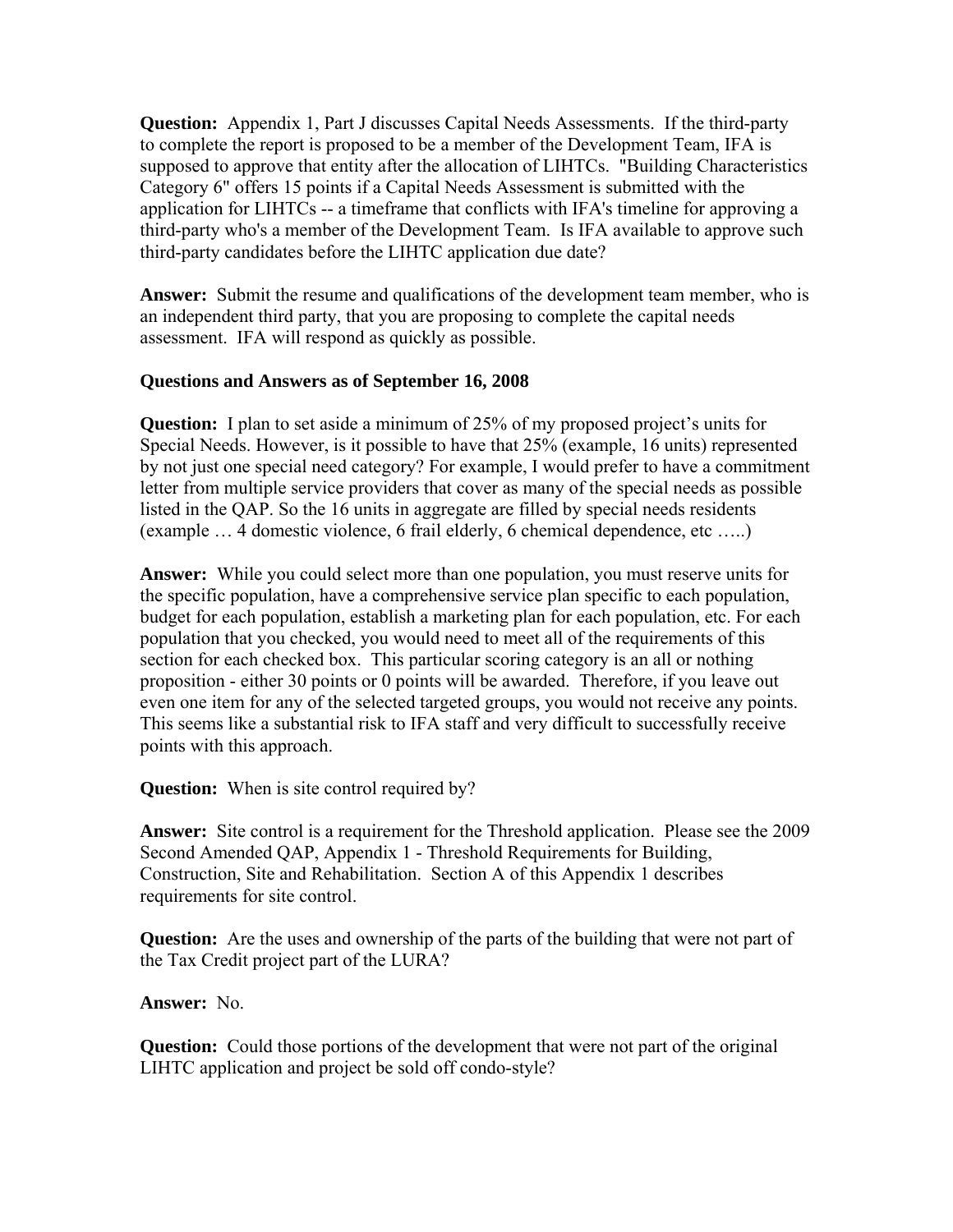#### **Answer:** Yes

**Question:** Could the developer come in with a second application as a phase two of the project as a LIHTC project?

**Answer:** Yes, so long as the "second" part of the building was not included in the first application's land description. This could be accomplished via the "condo-ing" of the building.

## *I have a couple questions on the "rent reasonableness" scoring category.*

**Question:** I have a copy of HUD's Fair Market Rents for xxxxx County. To score in this category for the 2009 LIHTC application should I be using the rents from HUD's 2008 actual rents or their proposed 2009 rents?

**Answer:** Use the final 2009 FMR rents. They are now available.

**Question:** Do we need to include the utility allowance when comparing our LIHTC rents with the HUD rents?

**Answer:** Yes, the HUD Fair Market Rents are gross rents.

**Question:** Are there additional credits available for a project with a Community facility?

**Answer:** See QAP Section 7.2.1.

**Question:** Can you describe the order that the HOME funds will be awarded? My recollection is that in the past it went from the Service Enriched to the Assisted Living to the General set aside. With the modifications to the set asides, do you know how it will work this year? Is that described in the QAP somewhere?

**Answer:** Please contact IDED regarding any questions pertaining to HOME awards.

The order that LIHTC will be awarded this year are:

- 1. Nonprofit Set-Aside
- 2. General Pool Disaster Relief Counties (See Appendix D for list)
- 3. General Pool

**Question:** I'm wondering about the application of this 30% increase in eligible basis for disaster relief counties on the 4% credit side as I didn't see it addressed in Part B of the QAP. I thought this was just like the QCT adjustment and would apply to both 9% and 4% credits. Am I wrong in this analysis or did I just miss it in the QAP??

**Answer:** The 30% boost, as allowed by Housing and Economic Recovery Act of 2008, only applies to 9% LIHTC applicants that are awarded under the Disaster Relief Set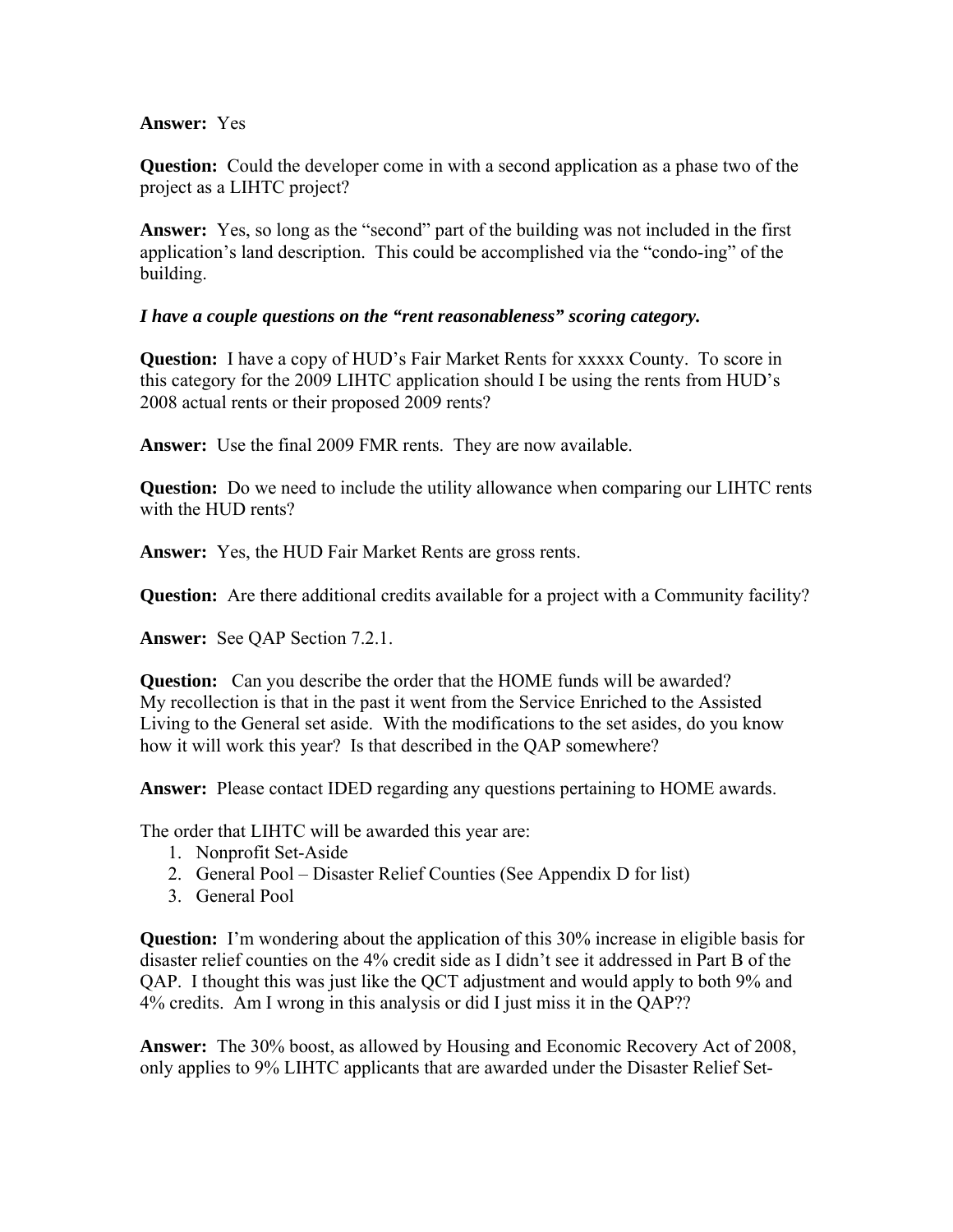Aside. IFA will not apply the boost to 4% bond projects in the 2009 Second Amended QAP.

# *I have the following questions about the ROSE program:*

**Question:** Does an application under the ROSE program compete during the normal application process with all our application filed? Some states have a separate set-aside for the rent-to-own program a priority during the normal application process.

**Answer:** There is no set-aside for the ROSE program. Applicants can receive 20 points for a bona fide long-term Iowa ROSE program (Section 6, Resident Profile, Category 4).

**Question:** Do all of the limits and requirements for an apartment complex apply (examples--building materials, intercom system for the entry, security system, community room, replacement reserves, and developer fee)?

**Answer:** All of the threshold requirements, including Section 4. Underwriting apply to all LIHTC applications. The threshold requirements for building, construction site, and rehabilitation are provided in Appendix 1 to the 2009 First Amended Qualified Allocation Plan. There are no requirements for an intercom system for the entry, security system, or community room in the threshold requirements.

**Question:** Does the \$50 per month payment to an escrow offset a portion of the replacement reserve requirement?

# **Answer:** No.

**Question:** What can the \$50 per month escrow be spent on "for the purpose of securing homeownership"?

**Answer:** The following list, which is not inclusive, describes uses of the funds: down payment assistance; closing costs assistance; hardship credit assistance to assist in paying off hardship debt such as emergency medical bills, for credit qualification purposes; home improvement assistance to make repairs in order to purchase another home; moving expenses; and other expenses related to homeownership, as may be approved by the Sponsor.

**Question:** Every time a resident moves out do we then spread the accumulated \$50 per month escrow to the rest of the units, or do the funds stay with a specific unit?

**Answer:** The accumulated funds that are not spent "for the purpose of securing homeownership" when a tenant moves out is spread among the rest of the tenants at the time of the move out.

**Question:** If a home is not purchased by the resident, does the option to purchase the home fall to IFA?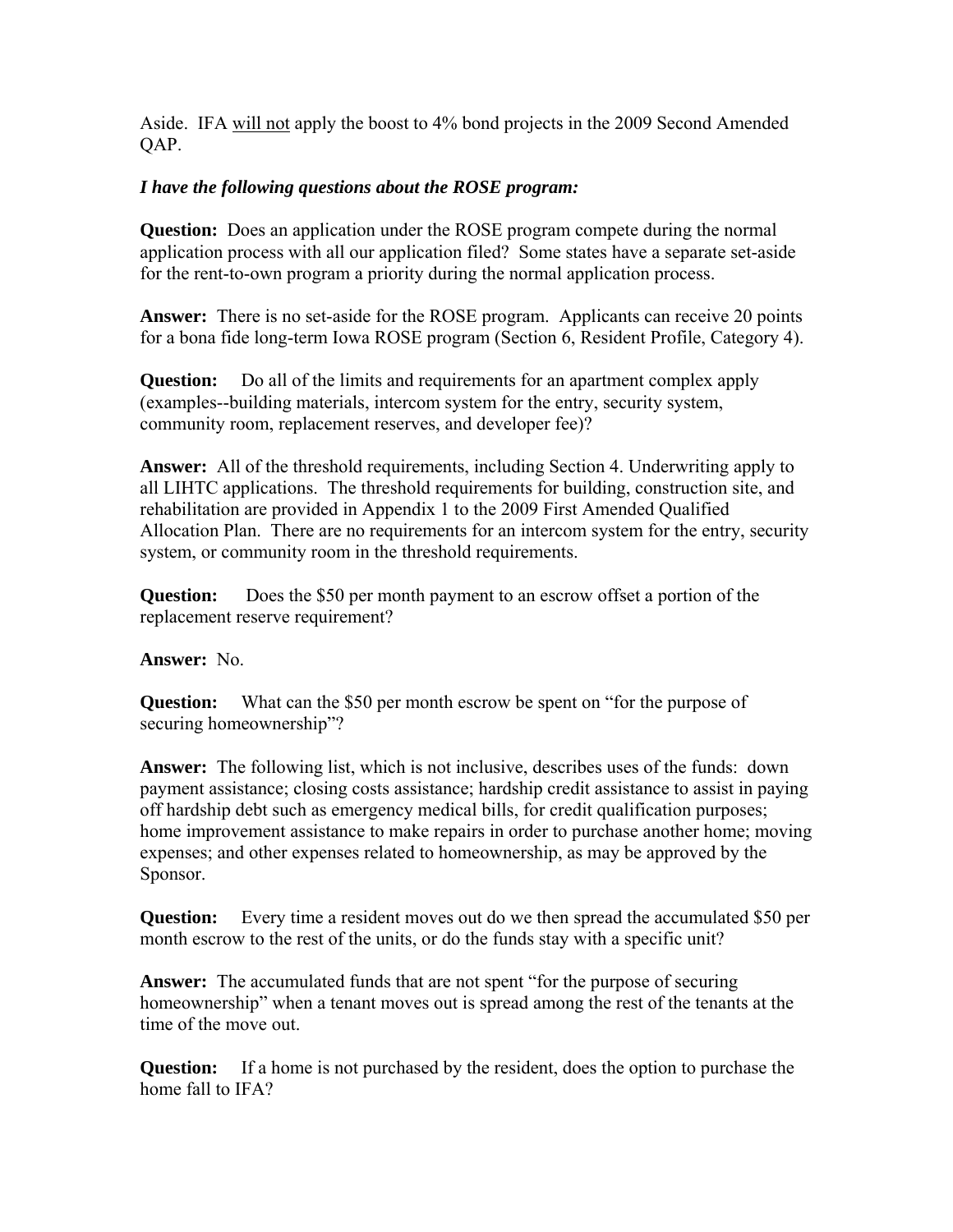**Answer:** No.

**Question:** Are there designated or approved Housing Counselors?

**Answer:** No, but IFA would encourage the use of Housing Counselors who have obtained certification through the Iowa Home Ownership Education Program (IHOEP). For information about IHOEP certification, go to <http://www.ihoep.com/>

**Question:** Do the units have to include a full basement?

**Answer:** No.

**Question:** Are there any limits on the cost of the houses?

**Answer:** Limits on costs are established in Section 4.9. The maximum Tax Credit that will be awarded to any one project is \$3,000,000.

**Question:** Are there any restrictions on building components of the houses offsite? We are working with a contractor who will use component type walls built off site to develop the homes. The house will be stick built, but not entirely built on site.

**Answer:** IFA does not require all building components to be built on site. IFA does require that final plans and specifications must be submitted to IFA, and that those plans and specifications must be prepared by an engineer or architect licensed to do work in Iowa. The IFA construction analyst must be able to complete all construction inspections (for example, prior to sheet rock cover). However, that inspection can be completed at the factory. Please specify the location of the factory in the application.

**Question:** Are these points awarded for building more 3 bedroom units than 2 bedroom units?

**Answer:** No.

**Question:** Do all of the units have to be 100% handicapped accessible, or just a portion of the total number of units?

**Answer:** See Appendix 1, G. Minimum Development Characteristics, 18. Handicap Accessibility.

**Question:** Can the purchase price be adjusted if there are inadequate reserves to make all of the repairs at the end of the 15 year initial compliance period?

**Answer:** At the end of the 15 year Compliance Period, the Owner must provide IFA documentation illustrating how the purchase price is being determined.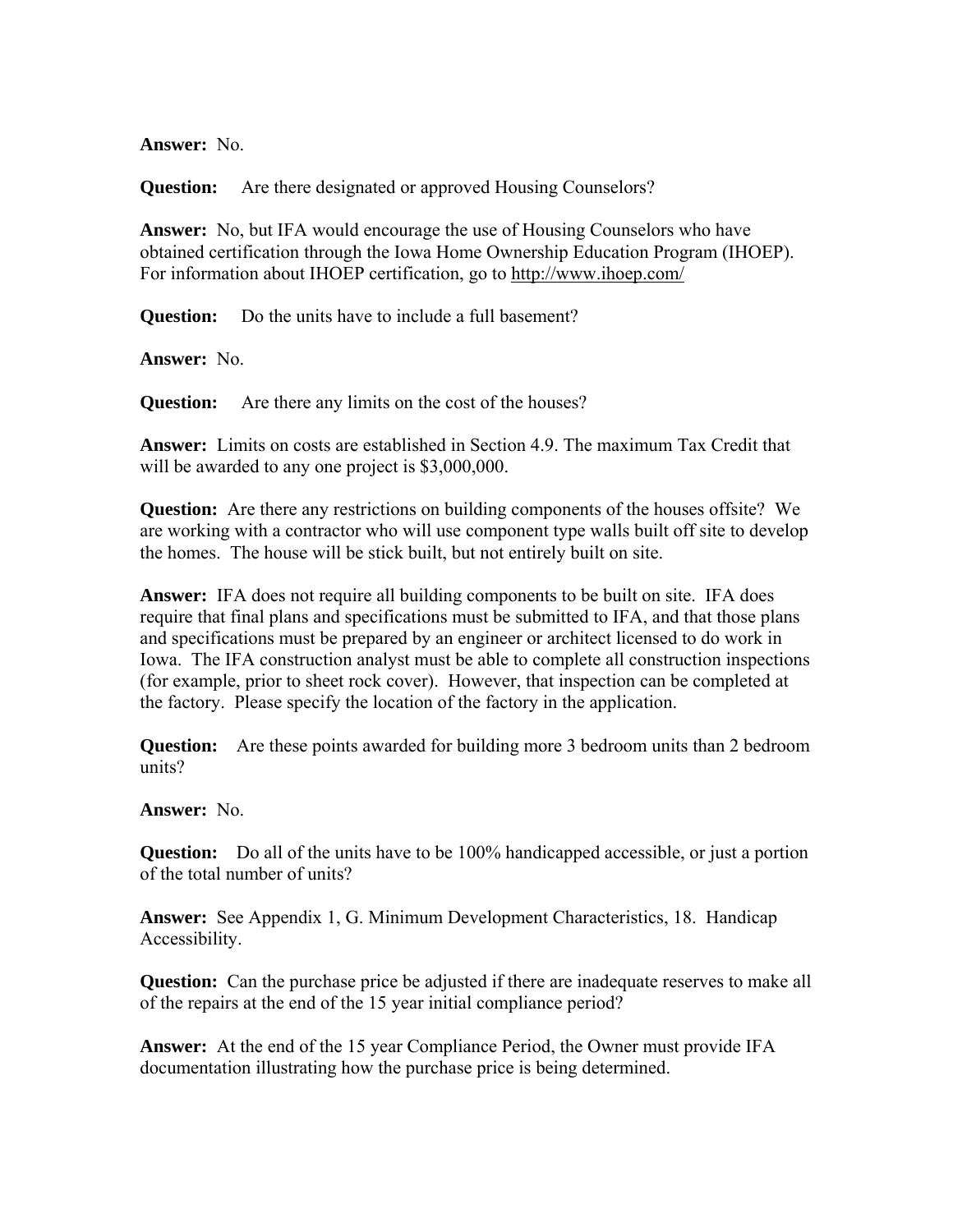**Question:** Can we use today's interest rate and utility costs to estimate what the mortgage payment might be 15 years from now, as we have no idea what the actual rate maybe, or the cost of utilities in 15 years?

**Answer:** At the end of the 15 year Compliance Period, the Owner must provide IFA documentation illustrating how the purchase price is being determined.

**Question:** Do the 2 bedroom and 3 bedroom rent limits apply to a single family house?

**Answer:** Yes.

**Question:** Are there additional points awarded for including an attached garage?

**Answer:** No.

**Question:** Just how far can we go to force residents to attend the required quarterly classes?

**Answer:** Tenants are required to sign the Participation Contract for Iowa Rose Program. Section E of that contract allows the Sponsor to specify what circumstances terminate or nullify the agreement. In addition, the Owner cannot violate the Uniform Residential Landlord and Tenant Law (Chapter 562A, the Code of Iowa).

# *These questions were submitted at the September 11, 2008 Developer Application Workshop:*

**Question:** Does the funding commitment from the city or county need to be provided with the Threshold Application?

**Answer:** Exhibit 7T of the Threshold Application requires that a commitment letter must be provided for all sources listed on the Threshold Application, including a funding commitment from a city or a county.

In addition, the city or county may need to complete Exhibit 5S.

The amount listed in Exhibit 5S should be the same as the amount listed in Section 15. Sources of Funds in the Application. If it does not, provide reason for difference.

**Question:** Define what is required for "plans and specifications" for Exhibit 9B.

**Answer:** Preliminary plans and specifications required of LIHTC Applicants are:

Preliminary Plans:

A 1/8-inch scale preliminary foot print of each proposed building that contains the following: